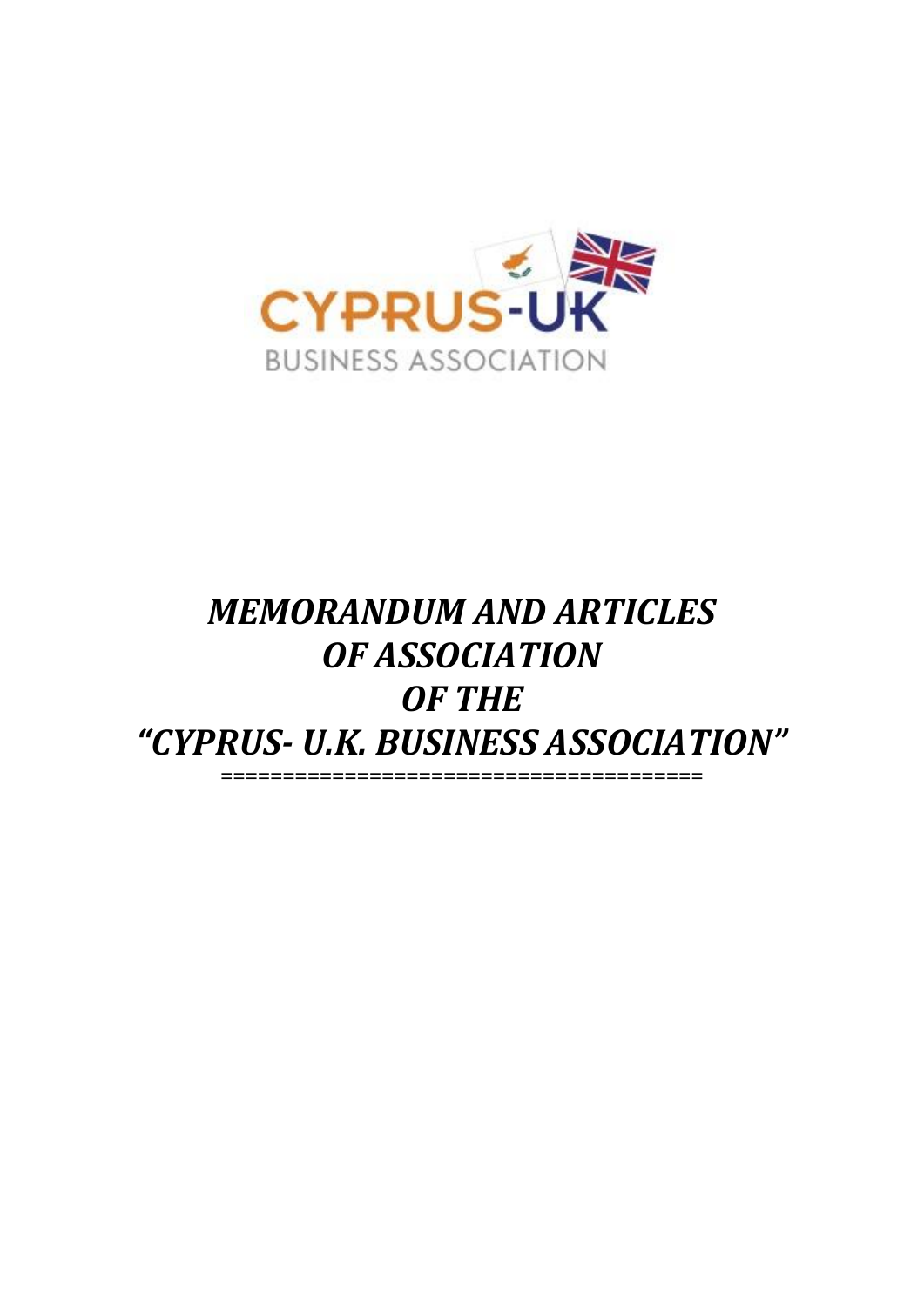# **I. NAME – OFFICES – SCOPE**

## **ARTICLE 1:**

An Association under the auspices of the Cyprus Chamber of Commerce and Industry is established with the name "Cyprus-U.K. Business Association" hereinafter to as the "Association".

#### **ARTICLE 2:**

- a. The Association will operate in close co-operation with the Cyprus Chamber of Commerce and Industry.
- b. The Offices of the Association are in Nicosia at the offices of the Cyprus Chamber of Commerce and Industry.

## **ARTICLE 3:**

The aims of the Association are:

- a. To promote, expand and encourage economic and trade relations between the Republic of Cyprus (hereinafter referred to us "Cyprus") and the United Kingdom of Great Britain and Northern Ireland (hereinafter referred to us "U.K.").
- b. To propose to the governments of the two countries, ways and means through which trade and economic relations can be further improved.
- c. To organize meetings with officials of the two countries with a view to safeguard the smooth operation and flow of trade between the two countries.
- d. To create and maintain on a regular basis communication between the business communities and politicians of the two countries.
- e. To develop various ways for enhancing cooperation between Cypriot and British businesspeople.
- f. To investigate and present to the U.K. market the dynamic aspects of the Cyprus economy, with emphasis on the opportunities for International and U.K. companies to trade not only with Cyprus but also via Cyprus with other countries.
- g. To promote the prospects of investing in the U.K. market to the Cypriot business community, and provide assistance and information in order to facilitate such investments.
- h. To organize events for the implementation of the above.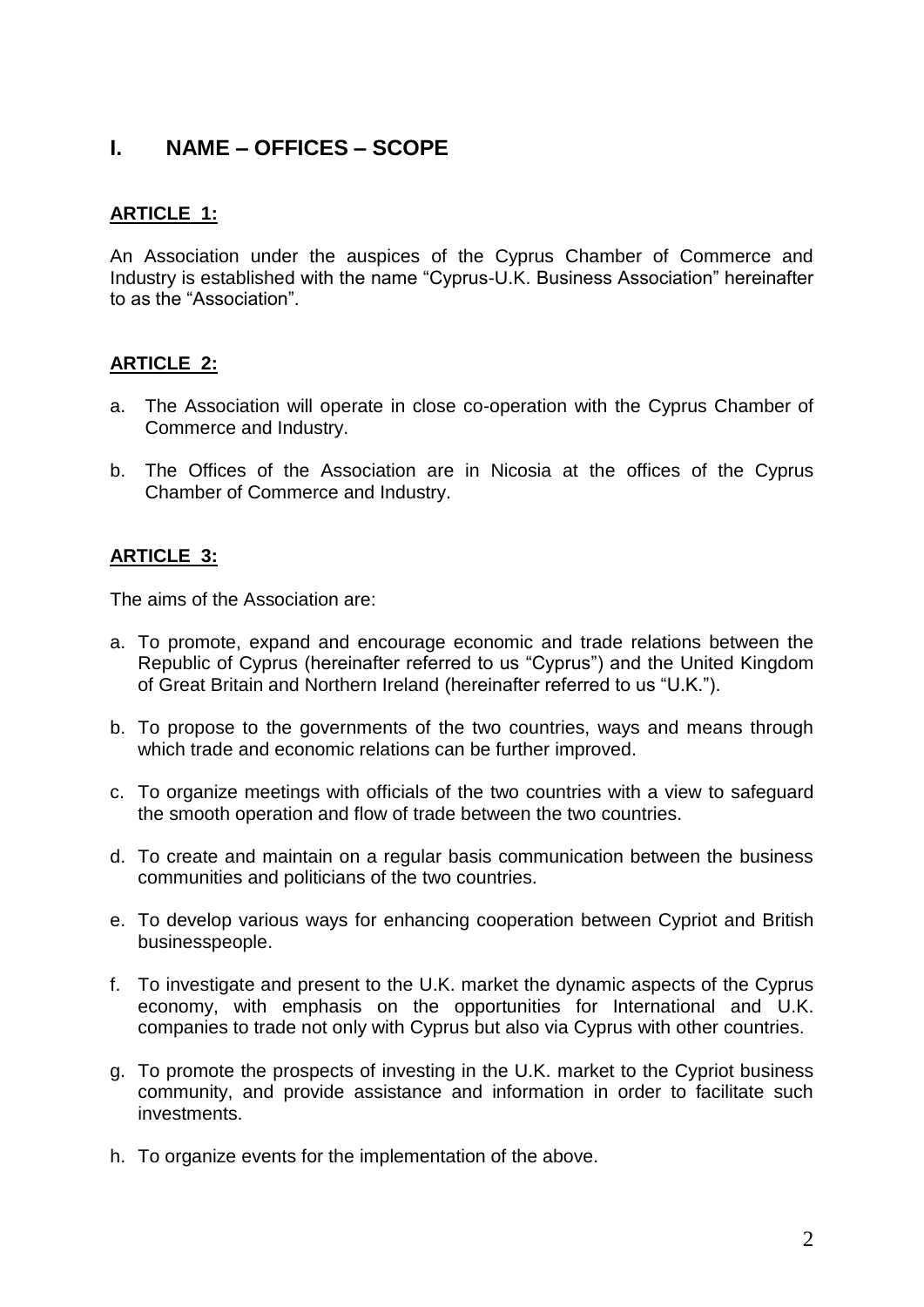# **II. MEMBERS**

## **ARTICLE 4:**

Members to the Association can be Individuals and/or private law companies of Cypriot or British origin that have notable and distinguished contribution to the Business Community. Applications for membership need to be approved by the Board of Directors. The Board of Directors has the authority to consider applications of non Cypriots and non British as well.

#### **ARTICLE 5:**

- a. Each and every one of the members of the Association can terminate the membership whenever they so decide to through the submission of a letter of resignation or termination.
- b. The Board of the Association can expel any member whose conduct is not in accordance with the aims of the Association.

## **III. SUBSCRIPTION**

#### **ARTICLE 6:**

- a. The Board of Directors determines every year the amount of the subscription of members to the Association.
- b. The Board can levy a 'special subscription fee' for particular purposes such as trade studies, trade missions, etc.

# **IV. ADMINISTRATION AND REPRESENTATION**

#### **ARTICLE 7:**

a. The Association is governed by the Board of Directors comprising of fifteen members (15) elected by the General Assembly for a period of two (2) years. In addition to the elected fifteen Board members (15), the High Commissioner of the U.K. is a Board member in an ex officio capacity. Ex officio member of the Board of Directors is also the Head of Trade and Investment of the British High Commission in Cyprus and has the right to attend any or all the meetings of the Board of Directors.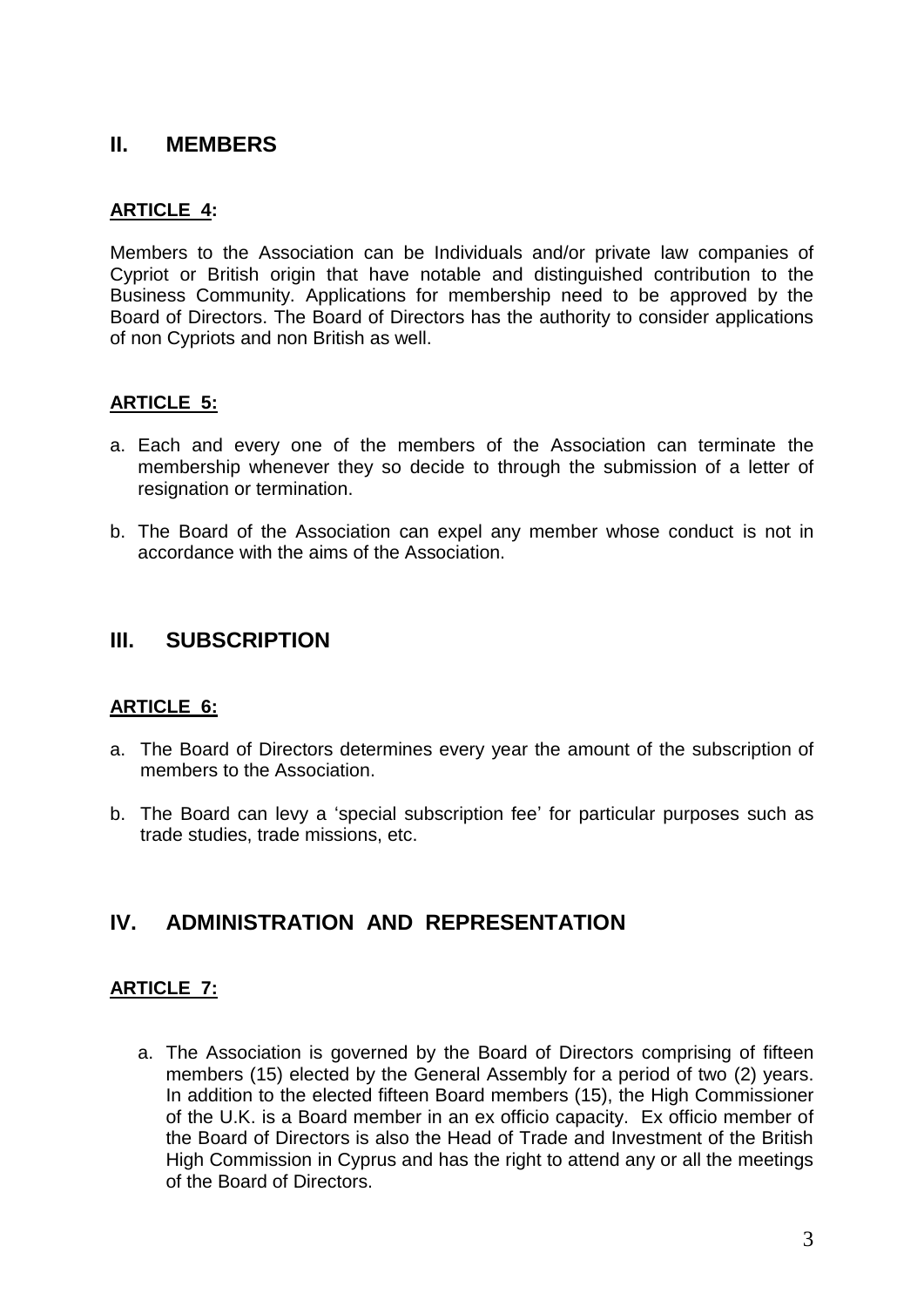- b. The members of the Board of Directors elect their own President, Vice-President, and Honorary Treasurer. An officer from the Cyprus Chamber of Commerce & Industry assumes the duties of the Executive Secretary of the Association.
- c. Persons who resign from the Board of Directors are being replaced by others at the Board's decision. If the number of the resigned Directors of the Board exceeds half of the Board Members then a General Assembly is called for the purpose of electing a new Board.
- d. Member absent, without excuse from three (3) consecutive board meetings loses his/her seat in the Board.

## **ARTICLE 8:**

The President of the Board of Directors coordinates the Association's activities, presides over the meetings of the Board and the General Assembly and executes their decisions. In the event of his absence the President is being substituted by the Vice-President. The President of the Association cannot be the same person for more than two consecutive terms.

#### **ARTICLE 9:**

The Board of Directors meets regularly once every two (2) months or whenever it is asked to do so by the President or at least by three (3) members of the Board. A meeting of the Board is valid when at least six (6) of its elected members are present and decisions are taken on a majority basis. In case of vote equality, the President shall have the casting vote. The votes of members who are present and who either abstain or cast a blank vote will not be taken into account for the purpose of deciding whether there is a majority or not provided that the decisive votes are not less than half of the present members.

# **V. GENERAL ASSEMBLY**

#### **ARTICLE 10:**

- a. The General Assembly is the supreme executive and regulatory body of the Association.
- b. The General Assembly comprises all the members of the Association who have settled their annual subscription and all other financial obligations to the Association.
- c. The General Assembly of the members takes place once a year or whenever this is asked by the Board of Directors or at least by one third of the members of the Association.